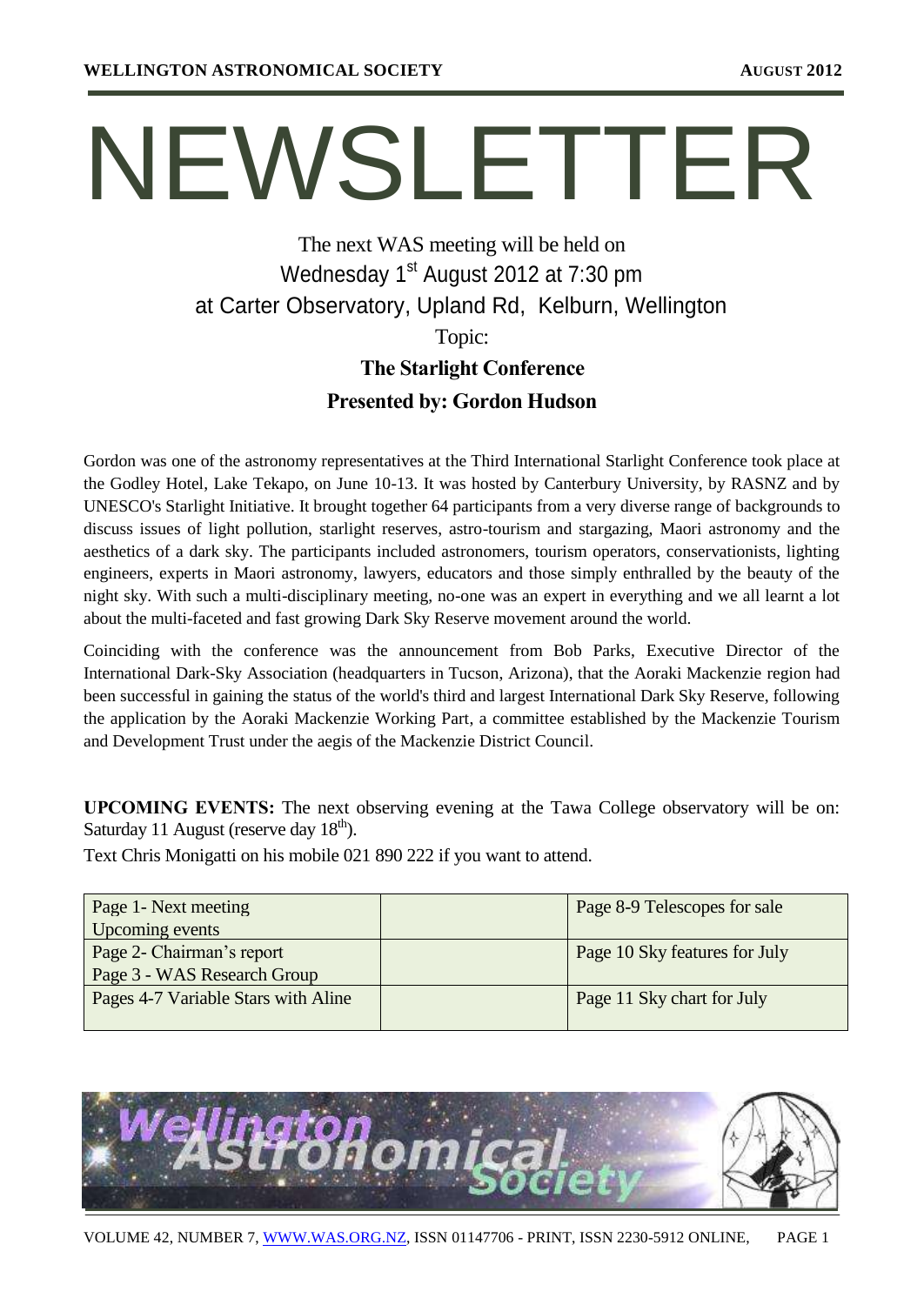#### **Chairman's Report for July 2012**

The last meeting on July 4th was by Stuart Parker who told us about his "Supernova Factory".

He use two telescopes with computer controlled pointing and CCD cameras that take approximately 30 to 50 pictures a minute of southern galaxies during clear conditions and repeat the same sequence of objects some days later. The pairs of pictures are then compared using software that "blinks" between the two pictures which makes it easier to spot a change. Any candidates then need to thoroughly checked to make sure that the changed object is not an asteroid, known variable or similar object. If that test is passed then he notifies members of his Boss Team (Backyard Observatory Supernova Search) [http://www.bosssupernova.com](http://www.bosssupernova.com/) who take independent pictures to confirm that they too can see the object.

If that is confirmed then they can report to Central Bureau for Astronomical Telegrams (CBAT) for further investigation by professional astronomers and their resources which may occasionally include Hubble telescope time.

Just 3 days after his talk to us Stu found his latest supernova PSN J00563888-0954091 (2012dt) in NGC309 which is shown in the picture below Congratulations Stu and thanks for letting us in on how it is done.



#### **Thomas Cooke Telescope Volunteers**

Thanks to the members who volunteered to help with Saturday evening viewing following the planetarium show. We need more volunteers for August and September, so please put your hand up to do a shift one Saturday evening. A list of dates will be at the next meeting so please come and sign on.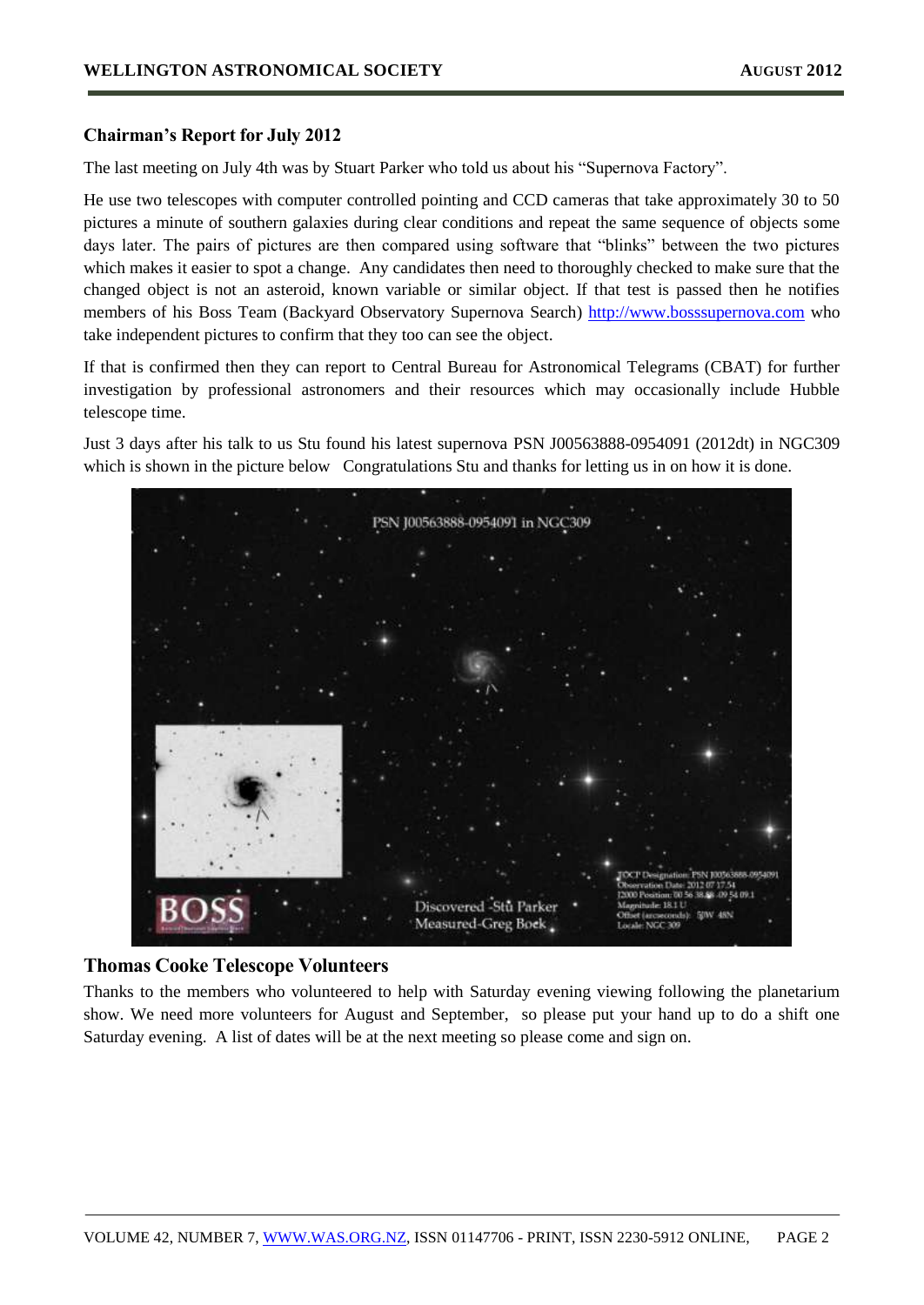#### **WAS Research Astronomy Group;**

**Occultation predictions** for the Wellington area are published on our web site at [http://was.org.nz/01Occs.html](http://was.org.nz/01occs.html) or look at the RASNZ Occultation Section web site at [http://occsec.wellington.net.nz](http://occsec.wellington.net.nz/) for both predictions and results from the Australia/New Zealand region.

**Variable Stars**..We have also been working through a series of tutorials by Murray Forbes on processing images with IRIS software in order to get accurate star magnitudes from CCD or Digital Camera images.

We hope to have these put into a single document that can serve as an introduction to photometry for variable star observations. Remember visual observing of variables with naked eye or binoculars can also be valuable and a good introduction to the activity.

We welcome other observers to these meetings including those who would like to introduce us to their favourite astronomical research topics.

This is also a good place to come to ask questions about your telescope or equipment. Remember there are no stupid questions just stupid answers.

#### **Jupiter Extinction Events (JEEs) and Jupiter Mutual Events (JMEs)**

Weather permitting the best times to start trying to observe will be:

31 Jul starting at 17:00 UT , 2 Aug starting at 16:15 UT will also have 3 eclipse events in the time slot (moon in Jupiter shadow), 8 Aug starting about 16:00 UT

The Challenge is to observe for long times – maybe up to 6 hours, the longest times will be possible from about Sept to November. You need to make continuous recording with little or no saturation of moon images, and use PST rather than Aperture measurement.

See [http://scottysmightymini.com](http://scottysmightymini.com/) for more info and predictions.

For Pictorial of orbits use Occult4 ... Ephemerides...Graphics of the planets and their moons.

Use the animation option to see what is going on. Diagram shows positions at  $18:00UT$  on  $31<sup>st</sup>$  July.

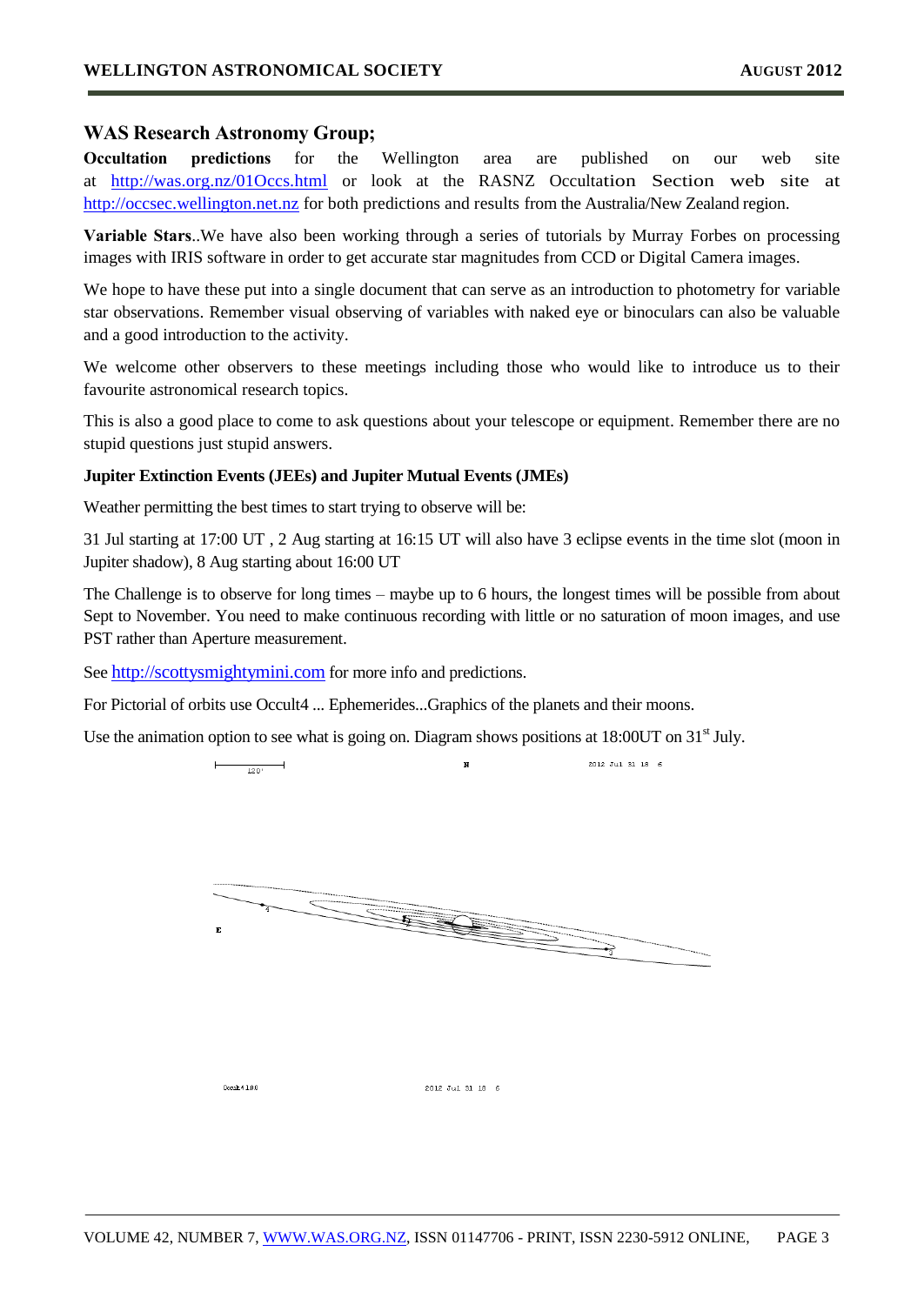## **Variable Stars**

#### **by Aline Homes**

#### **R Hydrae and Other Mira-type Long-period Variables**

Long period variables (LPVs), like Cepheids, are pulsating stars. As the name suggests, the pulsations are slow with cycles lasting typically for hundreds of days, they are also of high amplitude - 2.5 magnitudes or more in the visual part of the spectrum. Mira stars, named after the first to be discovered (Mira or omicron Ceti) are cool, low-mass red giants noted for their predictable (or semi-predictable) variations. Their light curves typically show a single more-or-less stable period that varies by only one or two percent from cycle to cycle.

R Hydrae (R Hya) was the third Mira-type variable discovered. It was seen as early as 1662 by Johannes Hevelius and included in his catalogue and in his 1690 Uranographia star atlas as a sixth-magnitude star in the eastern part of the constellation of Hydra, the (female) Water-snake. It was not, however officially recognised as variable until 1704. R Hya is well worth observing because its period is known to have shortened from 495 days in about 1700 to 380 days by 1950. Since then it has followed the standard Mira pattern. The amplitude has also changed.

#### **Observing R Hydrae**

This is one of many Mira-type stars suitable for beginning variable star observers because it is easy to find and the entire cycle can be followed with binoculars or small telescopes, even from light-polluted sites. At maximum it is visible to the naked eye. A finder chart for R Hya is given in Fig. 1.



Remember that North is at the top and West to the right. Find the prominent kite shape of Corvus, SW of Spica and star-hop eastwards from the tail of the crow (beta Corvi) to the next bright, naked-eye star, gamma Hydrae. R Hya lies roughly the same distance due east of gamma as psi Hya lies west, in the same binocular field.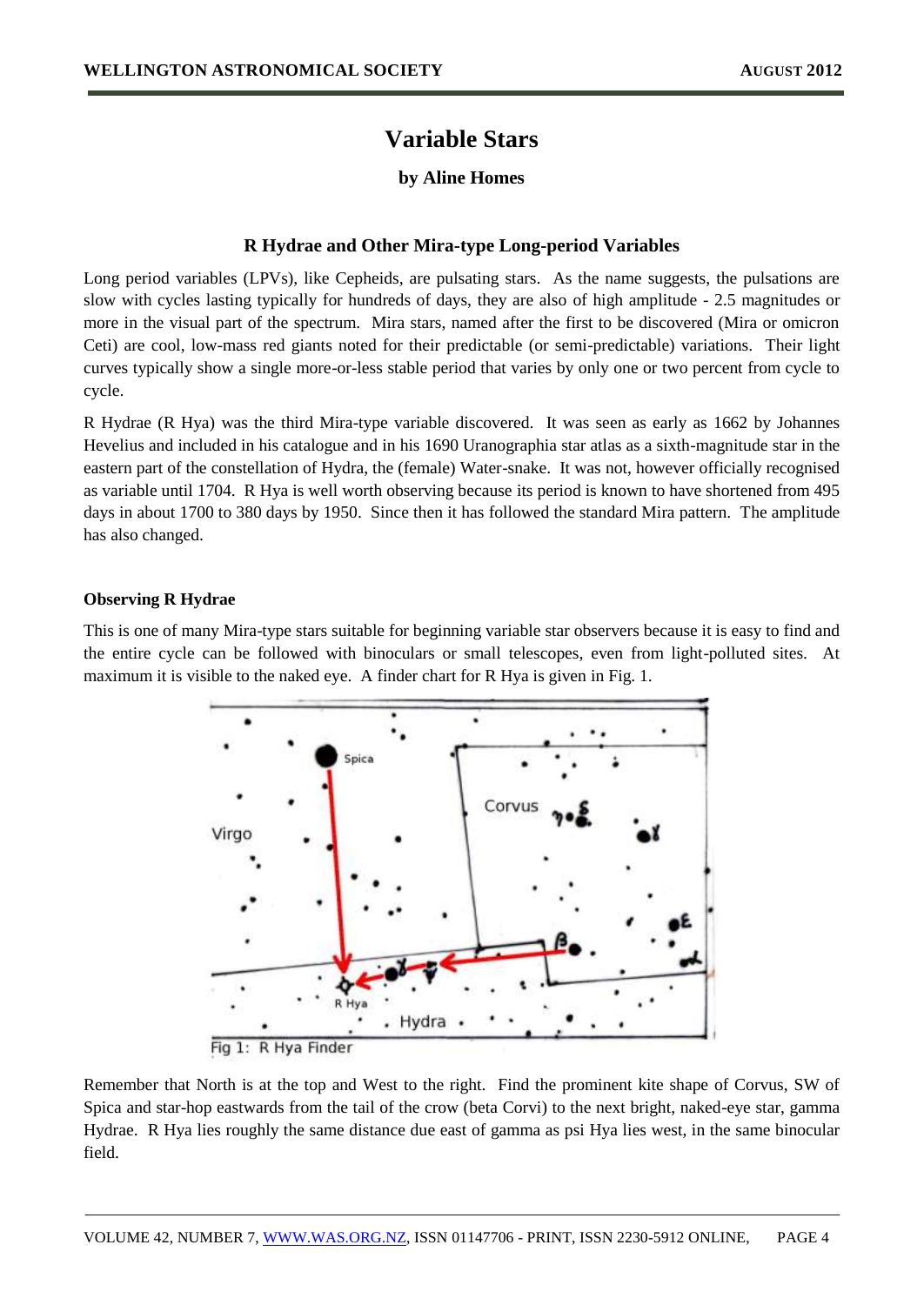

Once you have located R Hya, switch to the comparison chart (Fig 2).

Before you start making any observations, orient the chart and make sure you can identify all the comparison stars. Make your estimates using the Schrader method outlined in previous articles. With Mira variables, once a week is usually often enough to make observations. Because these Miras are red stars, you have to take extra care, because red stars tend to appear brighter than blue ones of the same magnitude, so you should try to make your observations quickly. Red stars also tend to look brighter in bright moonlight.

#### **About R Hya**

R Hya is a cool red giant, a late stage in the evolution of a sun-like star. Eventually, when it has exhausted its fuel, the outer layers will be blown off into space, leaving the carbon-oxygen core as a white dwarf.

R Hya varies between 4.5 and 9.5 over a period of approximately 385 days. As already stated, the period was much longer in the past, but the decline ceased about 1950 and has since been stable. Recorded maxima have varied between 3 and 6, and minima between 9 and 11, so 4.5 to 9.5 is an average only, and if you see it brighter or fainter than this, nothing is wrong!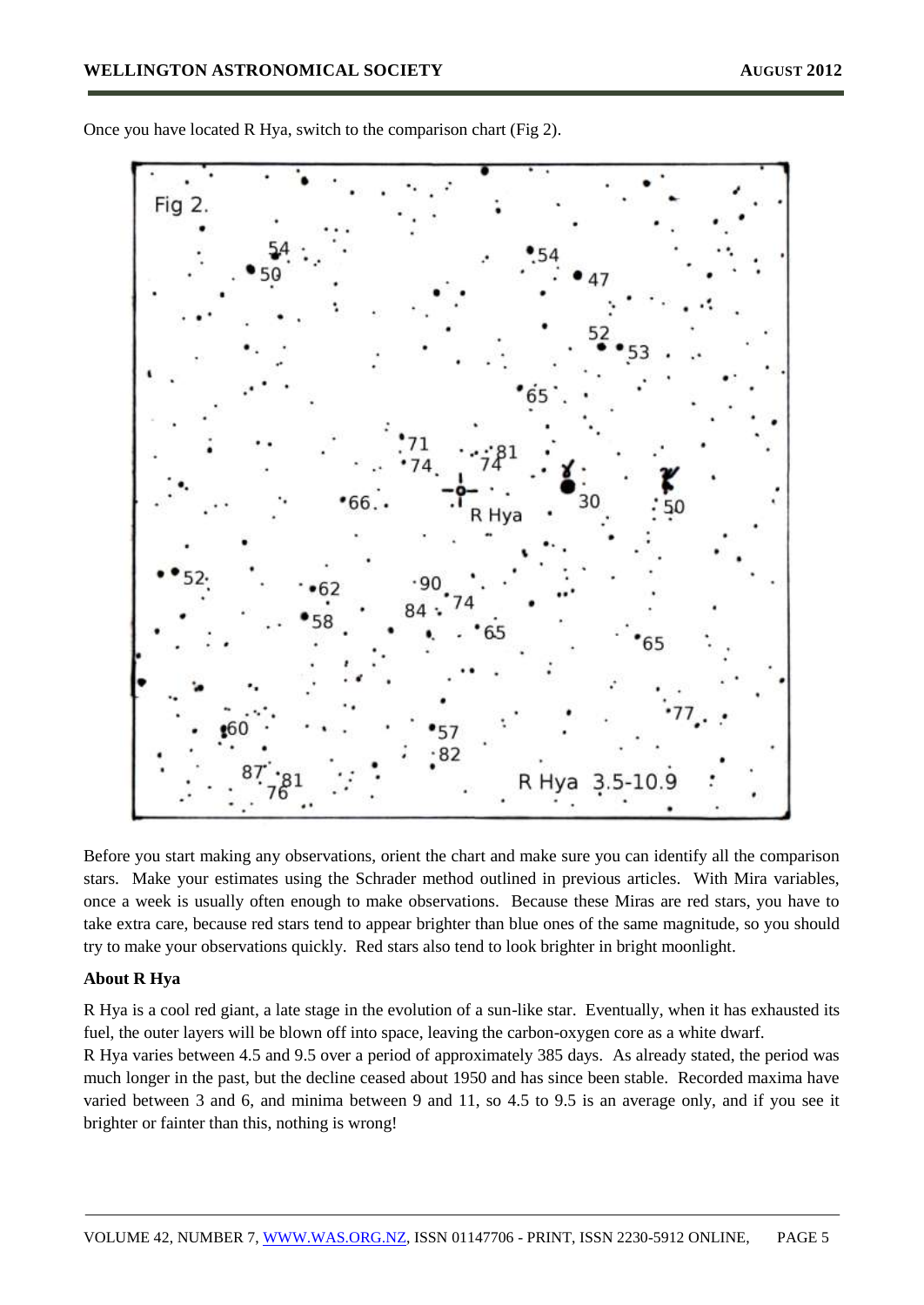R Hya was due to reach minimum on 29th June, but will be beginning to rise. It was still not visible through my 9x63 binoculars when I last looked (16th July), but my eyes may have not been sufficiently dark-adapted. Maximum is not due until the 4th December, so you will not be able to follow it all the way this cycle.

What caused the period shift? Miras are close to the end of their lives. They are not massive enough for corefusion to proceed beyond helium burning, so fusion in the core has largely shut down. Hydrogen fusion is taking place in a thin shell just outside the dense carbon/oxygen core, resulting in a thin layer of helium. Every 1,000 to 10,000 years, enough helium builds up to reach critical mass. As soon as fusion begins in the helium layer, the shell expands and hydrogen burning ceases. The star increases in brightness and the period of pulsation lengthens. Helium fusion lasts about a century. When this "shell flash" ends, the shell shrinks and hydrogen burning resumes. It is thought that R Hya underwent such a shell flash in the seventeenth Century and has now returned to normal.

#### **Two more Miras in Carina.**

Here are two more Mira-type stars for you to try, both in Carina, that will be observable for another couple of months or so, before they get too far to the south. They are both in the same area as l-Carinae. Fig 3 is a finder chart, and Fig 4 gives some comparison stars.



R Carinae is very close to l-Car. It varies between 4.6 and 9.6 over a period of 308.71 days, and was due to reach maximum on 19th July. It may have peaked a few days sooner, and this maximum seems to be a bit brighter than normal. Several people have seen it at 4.4, even as bright as 4.3 and when I looked on 17th July, it was about 4.38. From a dark site you should be able to observe it as a naked eye star, and you will be able to follow it as it fades.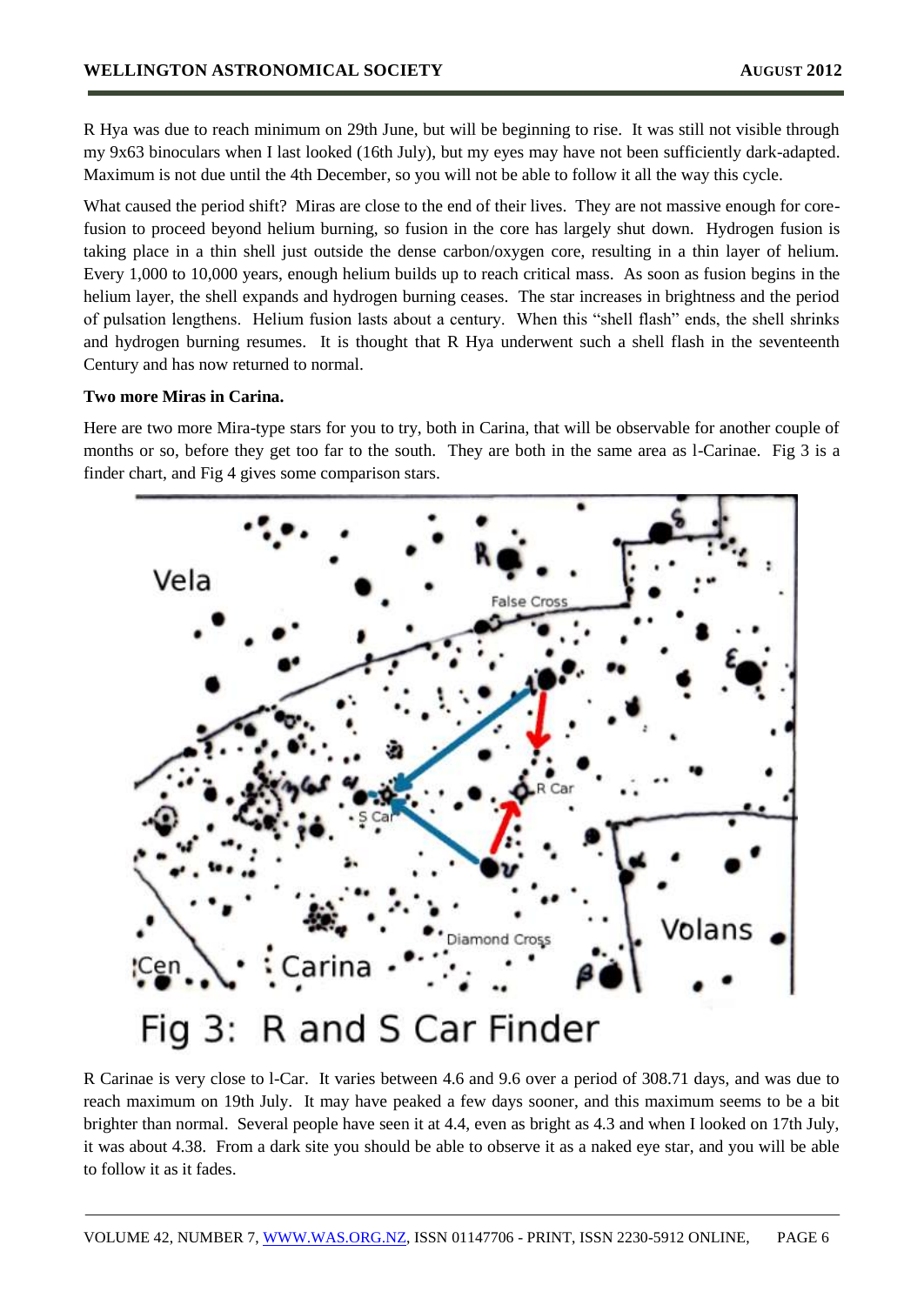

S Carinae is quite close by, near the bright reddish stars p- and q-Car. S has a much shorter period, of only 149.49 days and varies between 5.7 and 8.5, hence within the range of binoculars throughout its cycle. It was due to be at minimum on 11th July and reach maximum on 26th September, so you can follow it rising. Because the period is relatively short, it goes through several cycles during the course of a year.

| <b>Star</b> | RA                        | Dec           | Period   Range |             |
|-------------|---------------------------|---------------|----------------|-------------|
| R Hya       | $13:29:42.77$ -23:16:52.7 |               | 385            | $4.5 - 9.5$ |
| R Car       | 09:32:14.59               | $-62:47:20$   | 308.71         | $4.6 - 9.6$ |
| S Car       | 10:09:21.89               | $-61:32:56.3$ | 149.49         | $5.7 - 8.5$ |

The charts provided are suitable for the stars at the brighter phase of their cycle and many possible comparison stars have been omitted to make them clearer. If you prefer you can download charts from the AAVSO website, including ones suitable for use when the stars are close to minimum.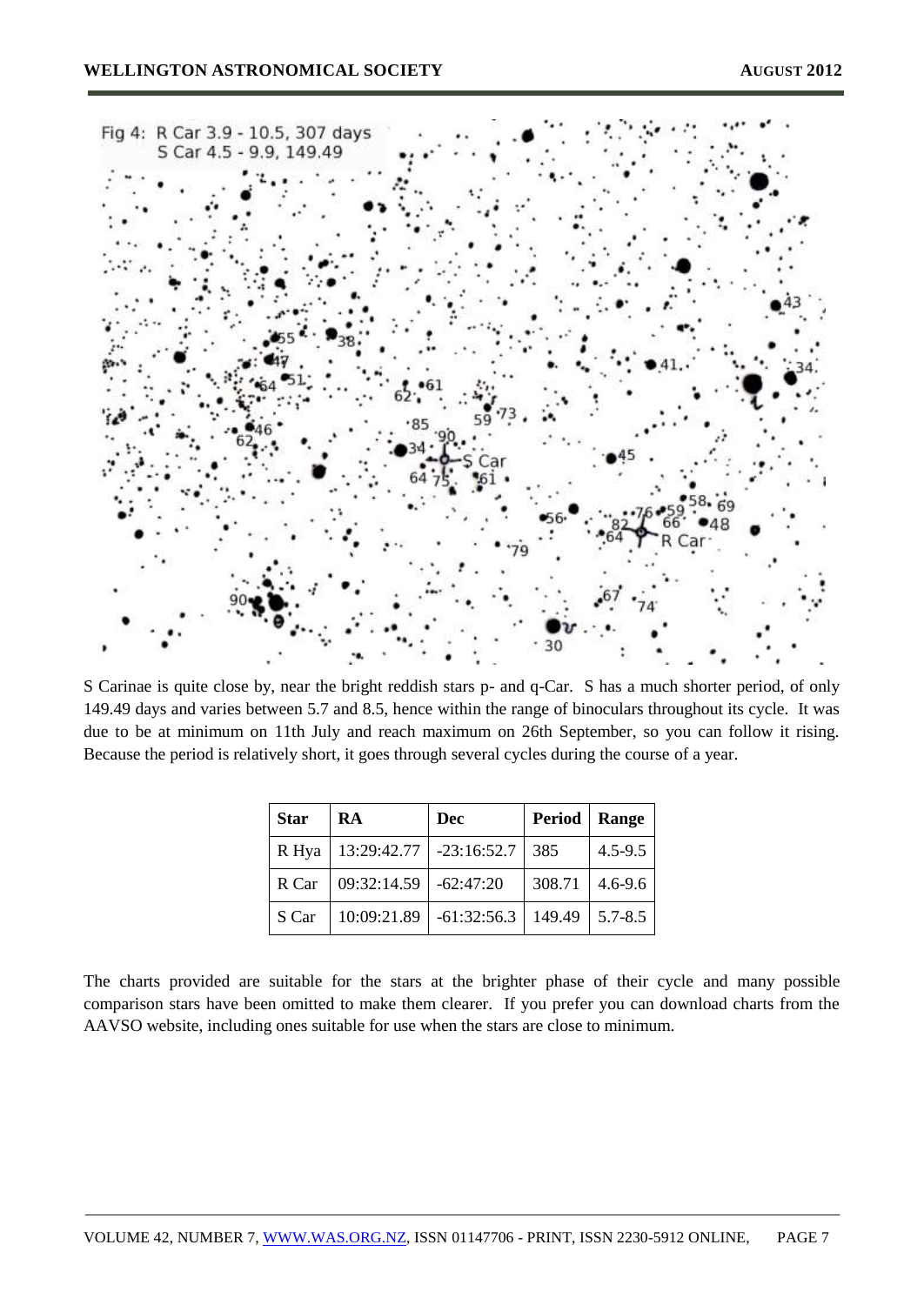### **Telescopes for Sale.**

#### **Two Schmidt Cassegrain Telescopes and one Maksutov**

Contact: Gordon Hudson on (04)236 5125 or email gordon@kpo.org.nz if you are interested.

**Celestron C5** is a 5" Schmidt Cassegrain telescope on a solid tripod with an equatorial wedge.

Driven with a synchronous 230v motor and has a separate drive corrector. No Dec drive.

There is only one 25mm eyepiece with it. Comes in its own case.

Price is \$700.00.



The **Meade ETX 90mm** is a Maksutov mirror lens telescope similar to a Schmidt Cassegrain.

Ideal for photography either Celestial or Terrestrial. Comes with one eyepiece and is battery driven in RA and DEC. Ideal for Solar Observing. Very compact and made in the USA.

Excellent condition. Price is \$500.00.

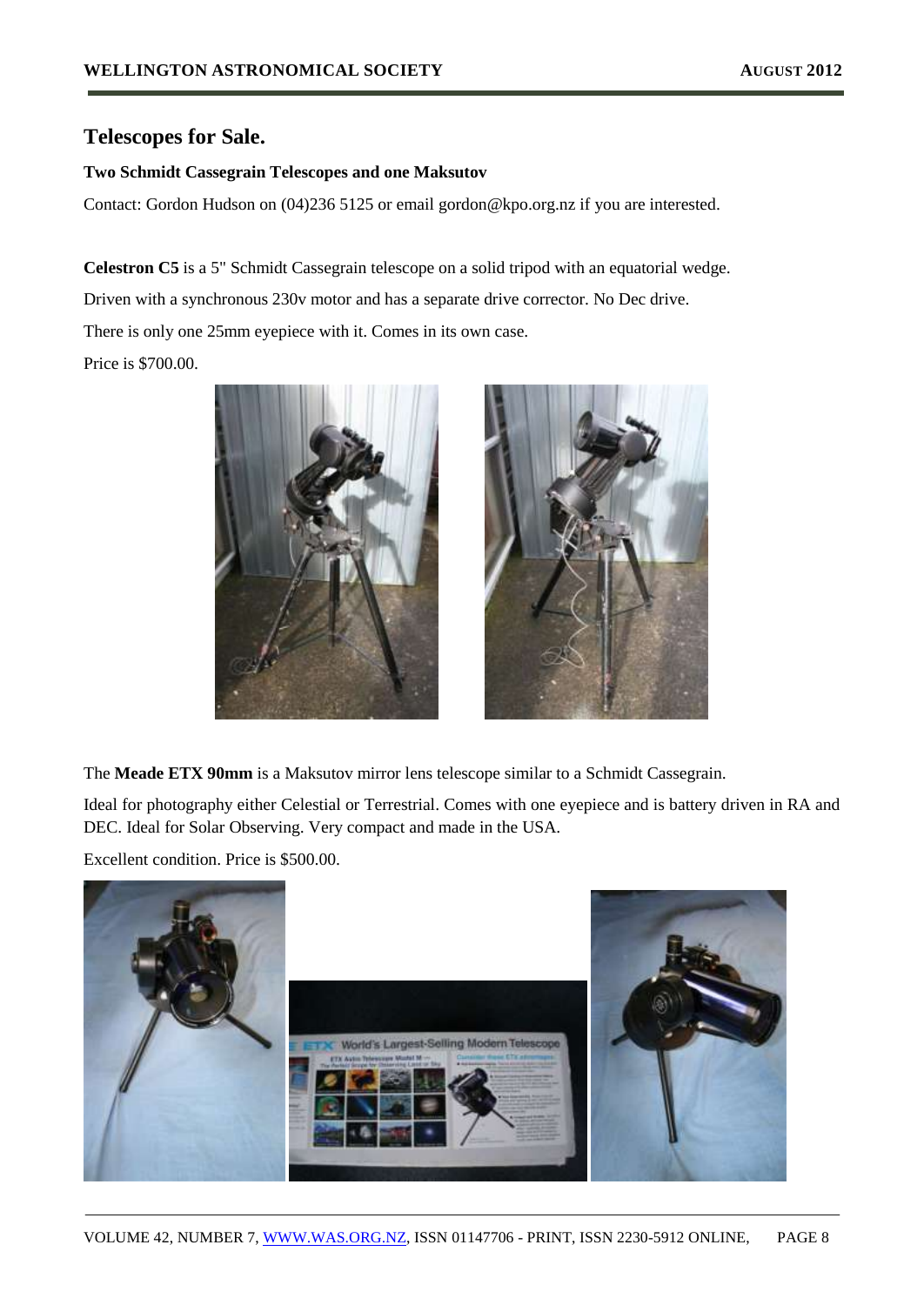This **Celestron C8** is a Schmidt Cassegrain telescope is Optical Tube assembly only. With an 8 x 50mm finder. This telescope is set up to fit onto a German equatorial mount. Comes with only one eyepiece.

Price \$600.00.



Contact: Gordon Hudson on 236 5125 or email gordon@kpo.org.nz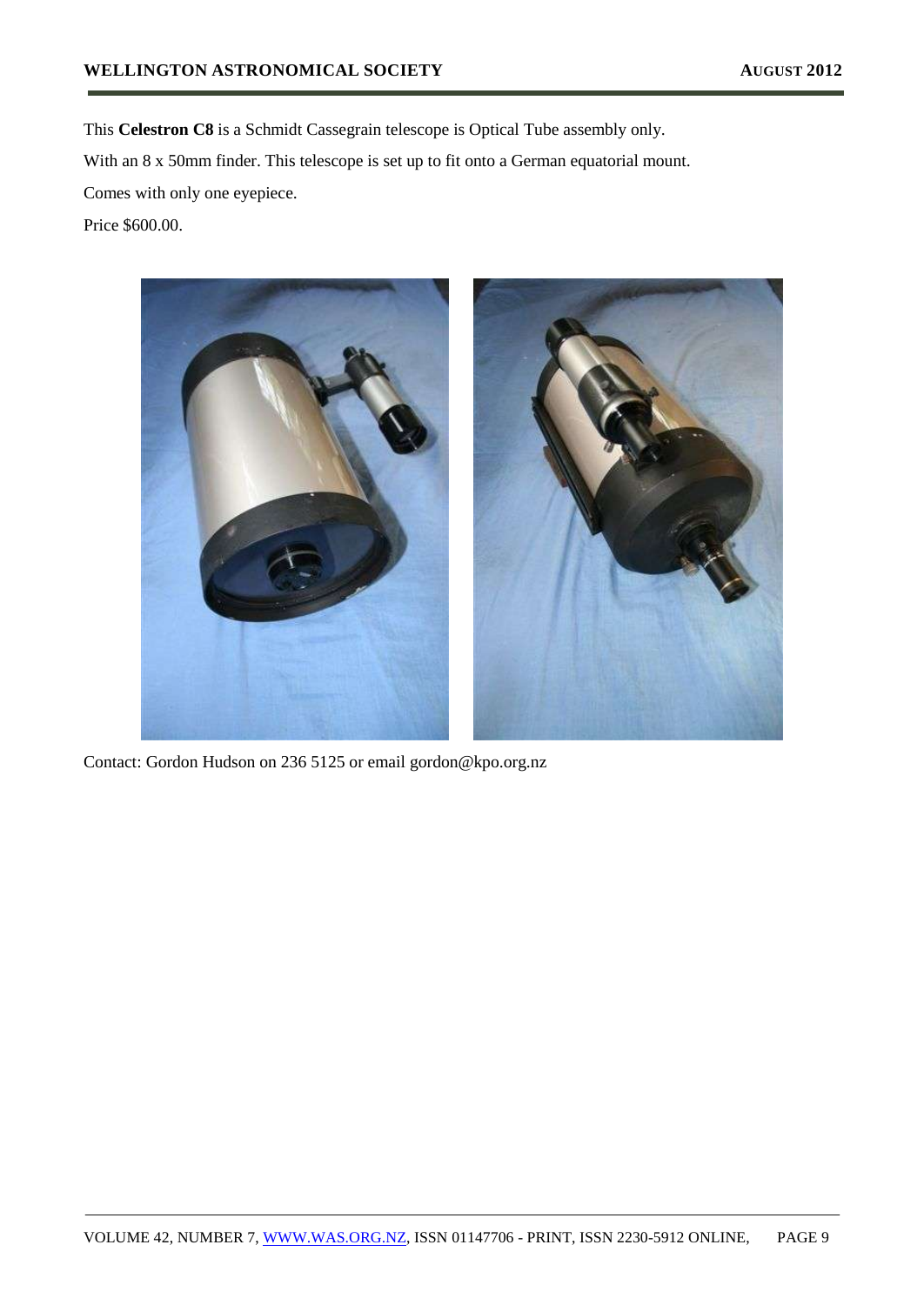#### **The Evening Sky in August 2012**

Just north of overhead the orange star Antares marks the heart of the Scorpion. The Scorpion's tail hooks around the zenith like a back-to-front question mark. Antares and the tail make the 'fish-hook of Maui' in Maori star lore. Antares is a red giant star: 600 light years\* away and 19 000 times brighter than the sun. Below or right of the Scorpion's tail is 'the teapot' made by the brightest stars of Sagittarius. It is upside down in our southern hemisphere view.

Midway down the southwest sky are 'The Pointers ', Beta and Alpha Centauri. They point down and rightward to Crux the Southern Cross. Alpha Centauri is the third brightest star and the closest of the naked eye stars, 4.3 light years away. Beta Centauri, like most of the stars in Crux, is a blue-giant star hundreds of light years away and thousands of times brighter than the sun.

In the western sky are Saturn, Mars and Spica making an eye-catching trio. Saturn is brightest and on the right. Orange Mars is below Saturn and Spica at the beginning of August. It passes between the other two mid month and continues to move up the sky. Strictly it is Saturn and Spica that are falling lower in the sky as the earth moves to the far side of the sun from them. Mars is tagging along behind us.

Spica is the brightest star in Virgo. It is 260 light years away and 2500 times brighter than the sun. To the right of Saturn, Mars and Spica is orange Arcturus, brightest of the northern stars, often twinkling red and green as it sets in the northwest. It is 120 times the sun's brightness and 37 light years away.

Saturn is always worth a look in a telescope. A small telescope shows Saturn's biggest moon Titan about four ring diameters out from the planet. Larger telescopes show fainter moons, mostly inside Titan's orbit. Saturn is 1530 million km away. Mars is 260 million km away and tiny in a telescope.

Canopus, the second brightest star, is near the south skyline at dusk, twinkling colourfully. It swings upward into the southeast sky through the morning hours. On the opposite horizon is Vega, one of the brightest northern stars. It is due north in mid-evening and sets around midnight. Canopus is truly bright: 13,000 times brighter than the sun and 310 light years away. Vega is 52 times brighter than the sun and 25 light years away.

The Milky Way is brightest and broadest overhead in Scorpius and Sagittarius. In a dark sky it can be traced down past the Pointers and Crux into the southwest. To the northeast it passes Altair, meeting the skyline right of Vega. The Milky Way is our edgewise view of the galaxy, the pancake of billions of stars of which the sun is just one. The thick hub of the galaxy, 30 000 light years away, is in Sagittarius. The actual centre is hidden by dust clouds in space. At the very centre is a black hole four million times the sun's mass. Dust clouds near us appear as gaps and slots in the Milky Way. The Coalsack Nebula, by the Southern Cross, is about 600 light years away. Binoculars show many clusters of stars and some glowing gas clouds in the Milky Way.

The Large and Small Clouds of Magellan LMC and SMC look like two misty patches of light low in the south, easily seen by eye on a dark moonless night. They are galaxies like our Milky Way but much smaller. The LMC is about 160 000 light years away; the SMC about 200 000 light years away.

Jupiter rises in the northeast about 3 a.m. It shines with a steady golden light. Binoculars show the disk of Jupiter and perhaps one or two of its bright moons, looking like faint stars very close to the planet. It is 790 million km away. Brilliant Venus rises around 5 a.m. Venus is bright enough to cast shadows in dark locations. On the morning of August 14 Venus will be very near the crescent moon, easily seen by naked eye in daylight. Venus is 100 million km away. It looks like a last-quarter moon in a telescope.

Mercury might be seen mid-month rising an hour before the sun in the northeast.

*A light year (l.y.)is the distance that light travels in one year: nearly 10 million million km or 10 <sup>13</sup> km. Sunlight takes eight minutes to get here; moonlight about one second. Sunlight reaches Neptune, the outermost major planet, in four hours. It takes four years to reach the nearest star, Alpha Centauri.*